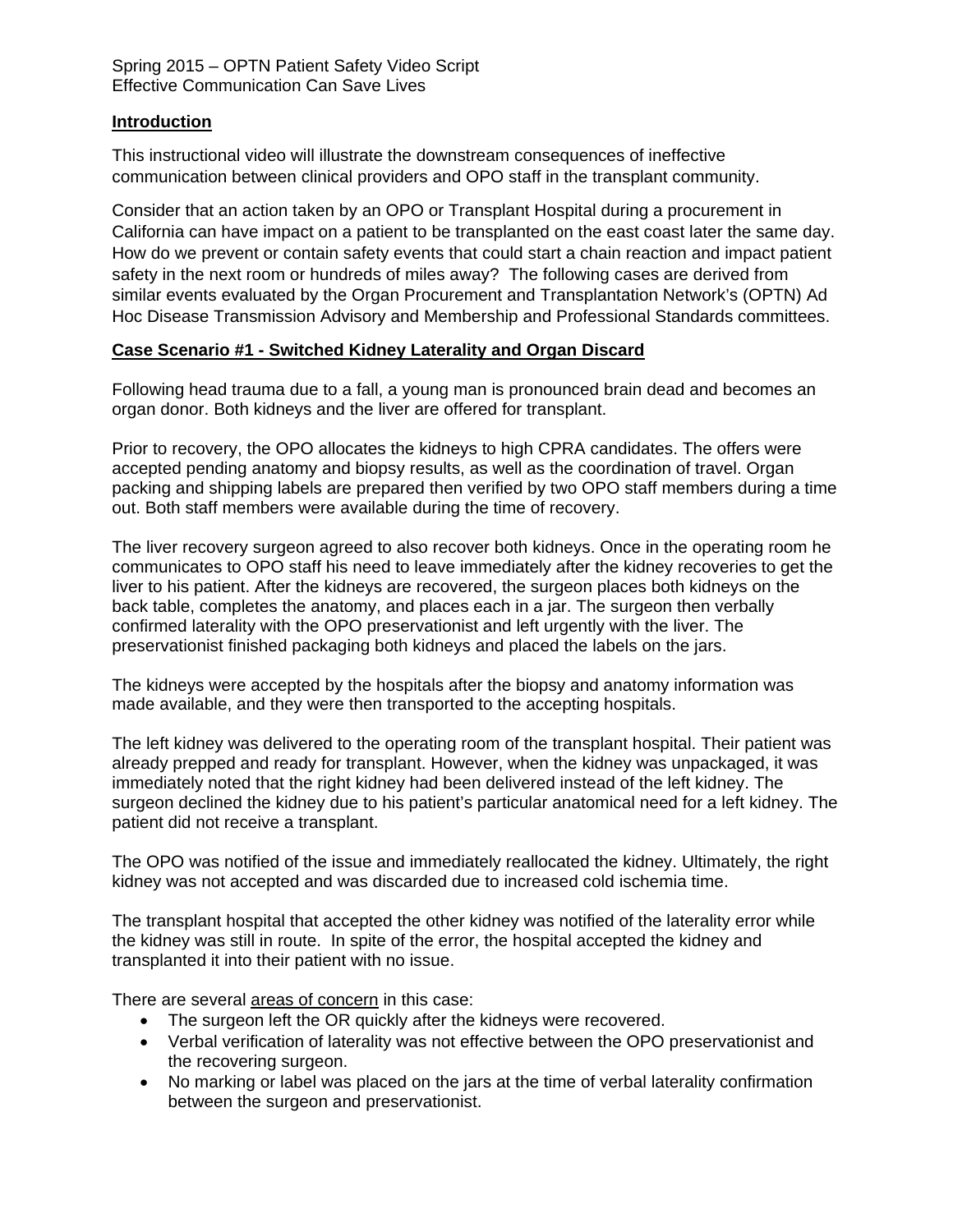### **Reflection: In this case scenario, what could have been done to avoid the discard of this kidney?**

(*Stat*) – Communication issues resulting in switched organ laterality are a common type of patient safety event reported to the OPTN. Based on a report of trends and patterns in patient safety situations, 25 switched kidney laterality cases were reported between January 2012 and December 2014. Approximately one out of five (20%) of these cases resulted in organ discard.

Effective Practices:

- Mark kidney laterality during the recovery surgery.
- Develop a system in which the laterality marking process will clearly and quickly enable a receiving transplant center to know which kidney has been received.
- Implement a process in which one kidney is examined and packaged on the back table at a time.
- Utilize a second staff member to confirm and document correct laterality marking, such as calling a time out to ensure that laterality marking is correct.

## **Case Scenario #2 – Disease Transmission due to Delayed Communication of Test Results**

On July  $6<sup>th</sup>$  a woman suffers a severe intracranial hemorrhage and ultimately becomes an organ donor the next day. She was a native of Guatemala and had been in the United States for greater than 10 years.

Since the donor was from a country with epidemiologic risk for Chagas disease (*Trypanosoma cruzi*), the OPO obtained a blood sample to test for the disease. During the donor work-up, the sample was sent to a commercial lab for testing. The donor summary in DonorNet<sup>®</sup> was not updated to note that additional testing was sent due donor geographic risk.

Organ recovery took place on July  $7<sup>th</sup>$ . Both kidneys, the heart and bilateral lungs were recovered. Over the next 24 hours, all organs were transplanted.

One week after the transplants took place, the Chagas ELISA test result came back from the commercial lab. However, the OPO staff member involved in the donor's recovery was out of the office for several days. Other OPO staff were unaware of the need to follow-up on the result.

Four weeks later, the heart recipient came into the transplant hospital with fever, muscle pain, diarrhea, vomiting and rash. On physical exam the patient had swollen glands and mild enlargement of the spleen and liver, and was admitted to the hospital. On August  $29<sup>th</sup>$ , a weekend day before the Labor Day holiday, PCR testing was performed and results were positive for *T. Cruzi* (Chagas). On September 1<sup>st</sup>, the hospital notifies the OPO of their sick recipient and the OPO in turn notified all transplant hospitals of the positive result.

At the time of notification, the OPO learned that one of the lung recipients had been admitted to the hospital the previous week with similar symptoms.

Despite intensive care support and aggressive antiparasitic therapy, the heart recipient died from disseminated Chagas infection. The lung recipient, though initially symptomatic, received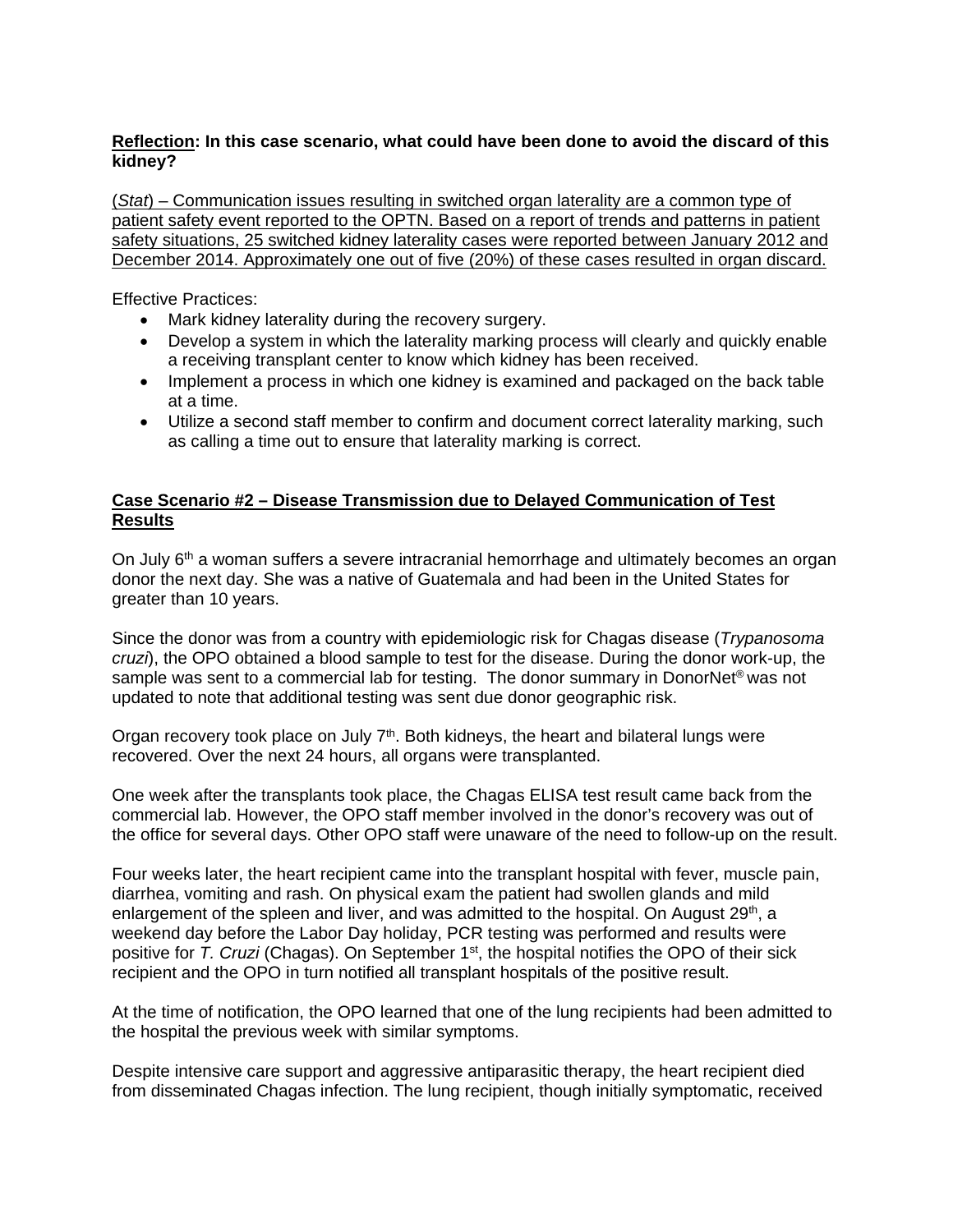treatment and recovered. All other recipients were monitored and in follow-up did not develop clinical or serologic evidence of Chagas infection.

There are several areas of concern in this case:

- 1. First is the lack of process to track pending lab results after organs were offered and transplanted.
- 2. Second, additional donor testing was ordered and pending at the time of transplant. However, there was no way for the OPO to document this so that the transplant hospital was aware.
- 3. And lastly, there is no requirement for how the positive infectious disease test results must be shared between the OPO and transplanting hospitals. In this case, the results were not communicated, verbally or through other means. Currently, policy requires a transplant hospital to provide phone notification within 24 hours to the OPO when they discover that their recipient is sick.

### **Reflection: In this case, what could have been done to ensure that communication of infectious disease testing results were shared effectively?**

*(Stat)*: Delays in communication of information related to a potential for disease transmission can adversely affect transplant recipients. In the article, "Communication Gaps Associated With Donor-Derived Infections," 67% of potential disease transmission cases where there were communication delays or errors resulted in an adverse event in at least one recipient. Some of these adverse events resulted in death to the recipient.

Effective Practices:

- OPOs can develop a system for tracking pending labs, or other results such as autopsy reports.
- It's important to remember that current OPTN policies require that infectious disease results are communicated to the transplanting hospital. OPOs should work with their transplant hospitals to determine the best way to share information about pending test results. They should also define the result types that require after-hours calls versus a work day notification.
- OPOs can implement a process for direct and prompt communication to confirm that results are received by transplant hospitals.

# **Conclusion**

The success of the transplantation system relies on trust, integrity and a set of ethical responsibilities. As members of the OPTN, the system relies on you to report safety events. UNOS has a method for reporting and evaluating these events, and the data collected through this system are analyzed for patterns and trends to identify opportunities for improvement. These improvements may lead to clarification, modification or development of policies. And from these data, educational opportunities are identified that can enhance transplant patient safety.

We all know that in times of crisis and high stress, communication often goes lacking. Therefore, it's important to take particular care when communicating information throughout each step of the transplant process. These handoffs of information generally occur during busy times with multiple distractions and time constraints. By not communicating effectively, patient safety is at risk and can negatively impact your patient or donor. Good communication